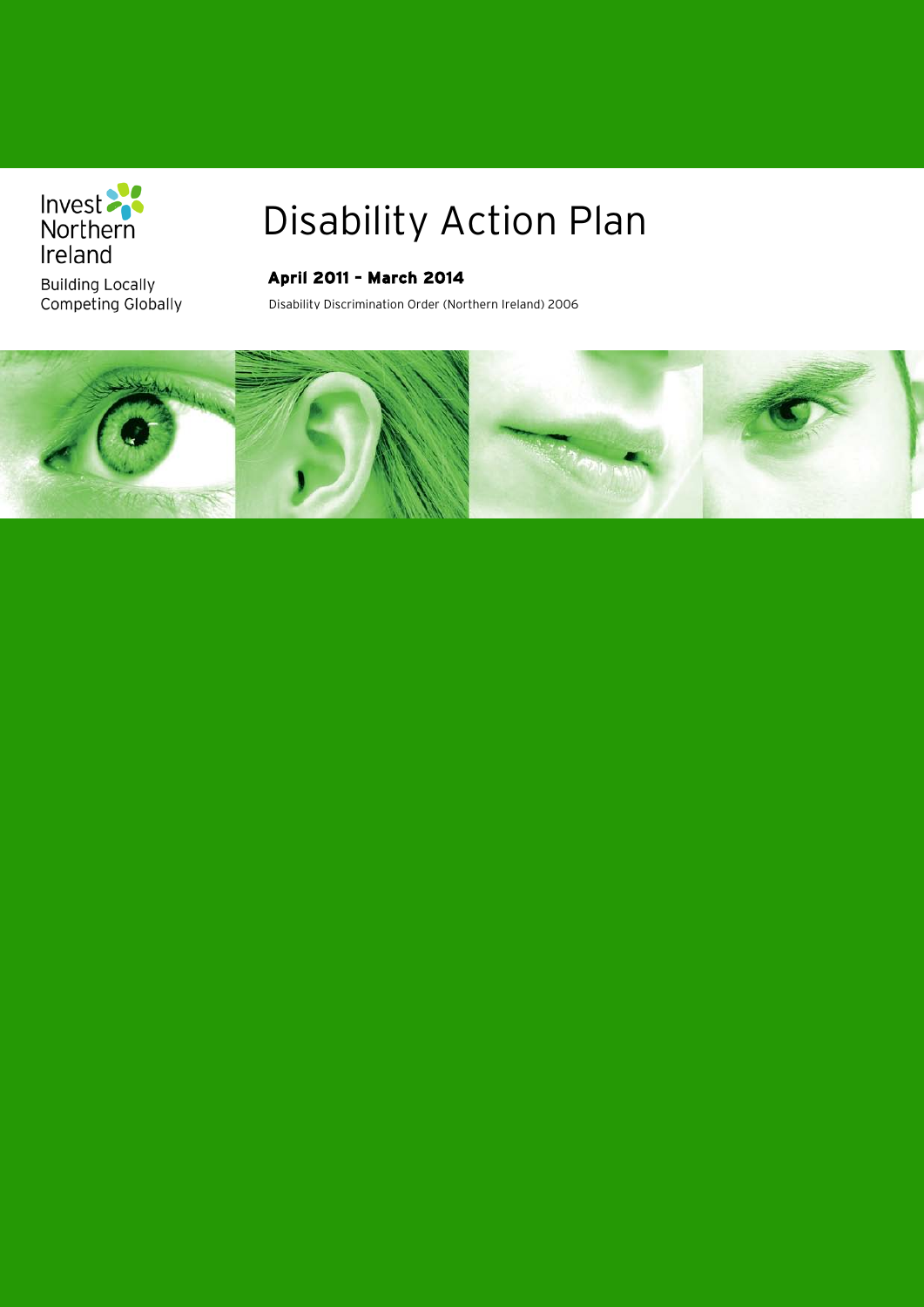# 1. Introduction

- 1.1 Section 49A of the Disability Discrimination Act 1995 (DDA 1995) (as amended by the Disability Discrimination (Northern Ireland) Order 2006), requires Invest NI to have due regard to the need to:
- promote positive attitudes towards disabled people; and
- encourage participation by disabled people in public life ('the disability duties').

Section 49B of the DDA 1995 also requires Invest NI to submit to the Equality Commission a **Disability Action Plan** showing how it proposes to fulfil these.

- 1.2 Stephen Kingon (Chairman) and Alastair Hamilton (Chief Executive) of Invest NI, are committed to discharging the disability duties and implementing this Disability Action Plan. Invest NI will therefore:
- deploy people, time and money to put this plan into action and build objectives and targets on disability duties into corporate and annual operating plans;
- put in place internal arrangements to ensure that the disability duties are complied with and this disability action plan effectively implemented;
- ensure the effective communication of the plan along with training and guidance to staff on the disability duties and the plan;
- submit an annual report to the Equality Commission on the progress of the plan and carry out a review every five years;
- carry out timely, open and inclusive consultation in accordance with Equality Commission guidelines.

Pamela Marron will co-ordinate, review and evaluate the plan and is the point of contact within Invest NI.

She can be contacted at: Invest Northern Ireland Bedford Square, Bedford Street Belfast BT2 7ES [pamela.marron@investni.com](mailto:pamela.marron@investni.com) Tel: 028 9069 8273 Textphone: 028 9069 8585

Should you require this plan in an alternative format (including Braille, disk, audio cassette or in minority languages to meet the needs of those whose first language is not English) then please contact the above person.

1.3 A copy of the plan, our annual report to the Equality Commission and our five year review is available at [www.investni.com.](http://www.investni.com/)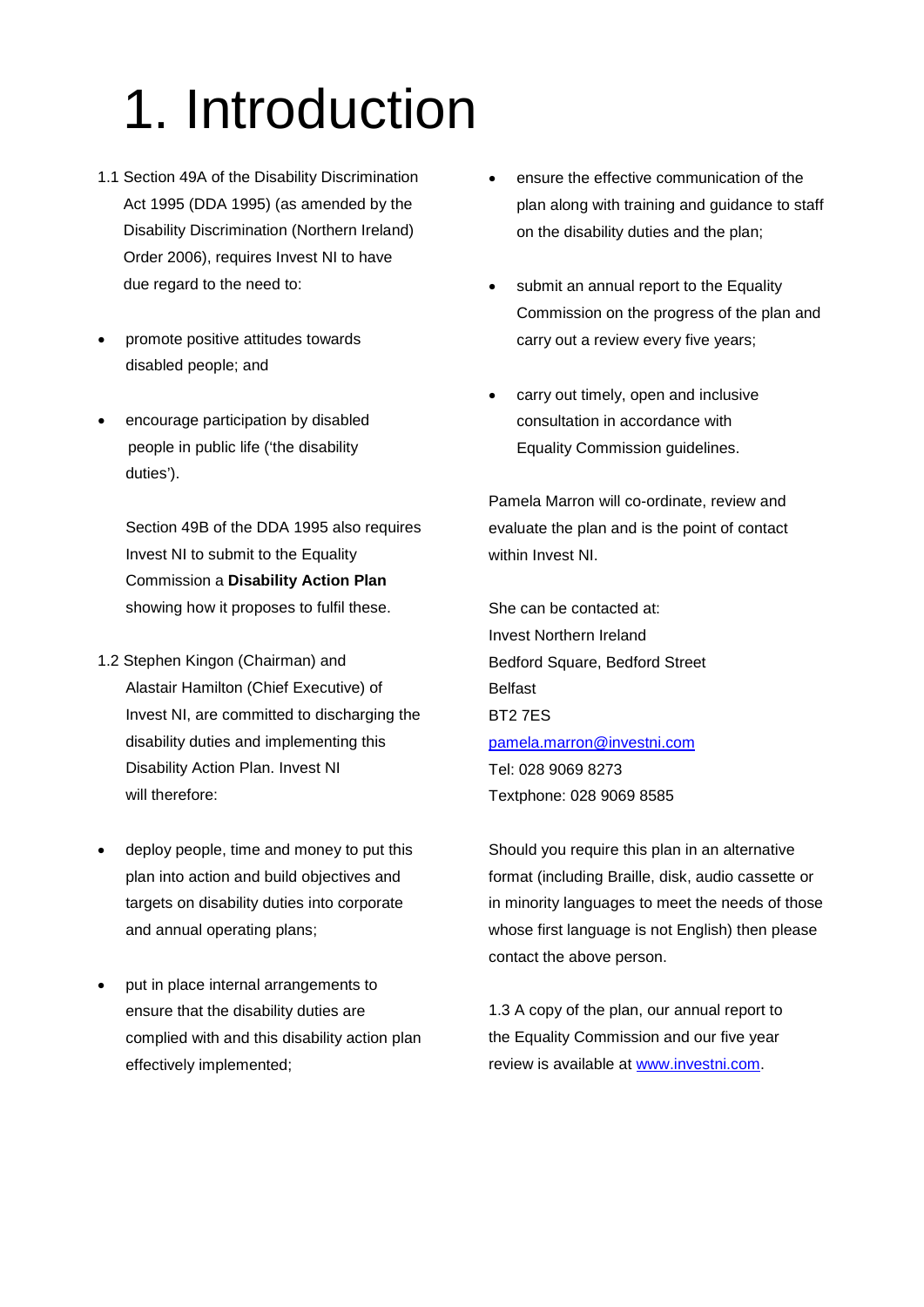### 1.4 **Functions of Invest NI**

Invest Northern Ireland, a Non Departmental Public Body sponsored by the Department of Enterprise Trade and Investment (DETI), was formed in April 2002 as the main economic development organisation in Northern Ireland to help businesses, principally in manufacturing and tradable services, to compete internationally and by attracting new investment.

We offer companies a single point of contact for high-quality services, expert advice and support for growth particularly in strategy, research and development, people management, e-business, energy management and exports.

#### Our primary focus is to

**"increase business productivity, the means by which wealth can be created for the benefit of the whole community".** There are three client facing groups -

**Innovation and Capability Development; Entrepreneurship and Enterprise** and **Business International** – which work with client companies and are supported by a **Corporate Services Group**.

#### 1.5 **Public Life Positions**

Invest NI is responsible for making appointments to the following publicly owned body

• NI-CO

Over the duration of this plan, Invest NI will review its range of public life positions and how it can best encourage those with disabilities to participate in those positions.

 $\frac{1}{2}$ 

Alkam

Alastair Hamilton **Chief Executive**

Stephen Kingon **Chairman**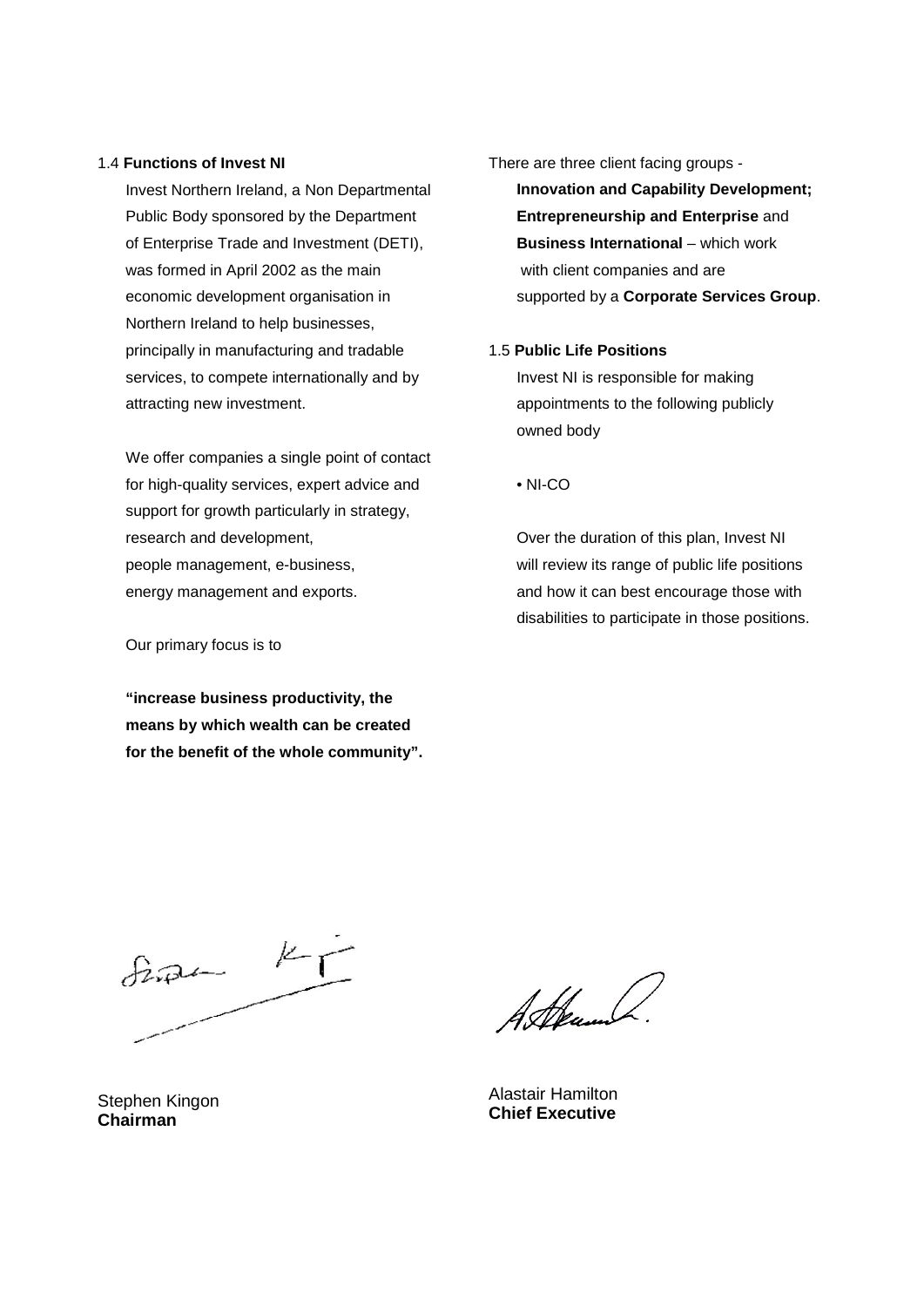### 2. Previous Measures

Outlined below are the key measures which Invest NI has already taken to promote positive attitudes towards disabled people and to encourage the participation of disabled people in public life.

Our headquarters building in Bedford Square, Bedford Street was designed, built and operates to best practice guidelines following consultation with Disability Action.

- A textphone number is printed on all publications and on our website to ensure accessibility to our offices and staff**.**
- Publications are produced in alternative formats on request. A "Making Information More Accessible" document has also been produced and this has been distributed to all staff for guidance and to raise awareness. We are committed to making information more accessible and an audit on the accessibility of the Invest NI website has been carried out. The recommendations from this have been implemented and the site is now compliant with A guidance standards and we are looking at how we can improve accessibility.
- A Signer (English/Irish language as requested)/interpreter is present at key events. Invitations for events will also include a request for details of any special requirements.
- Equality co-ordinators have been appointed

within each division to assist with the implementation of our equality obligations. These co-ordinators are given update training every year to ensure they are aware of the latest legislation.

- Section 5 of the Invest NI Equality Scheme sets out our commitment to equality training and raising awareness.
- All programmes have been reviewed under the Accelerating Entrepreneurship and Business Development Solutions Equality Impact Assessments (EQIAs) to ensure that they are accessible to those with disabilities.
- We have also completed an EQIA on our Draft Corporate Plan 2008-2011 to ensure our high level strategies are now equality proofed. A new Corporate Plan is now being drafted for the period 2011 – 2014.

### **Promoting positive attitudes towards disabled people**

- Our website is accessible in accordance with the WC3 website guidelines.
- We have delivered equality training to all staff which has raised awareness of our responsibilities concerning people with disabilities.
- We have also held specific training on Disability Awareness and the two new disability duties. This training will be provided on an ongoing basis for all new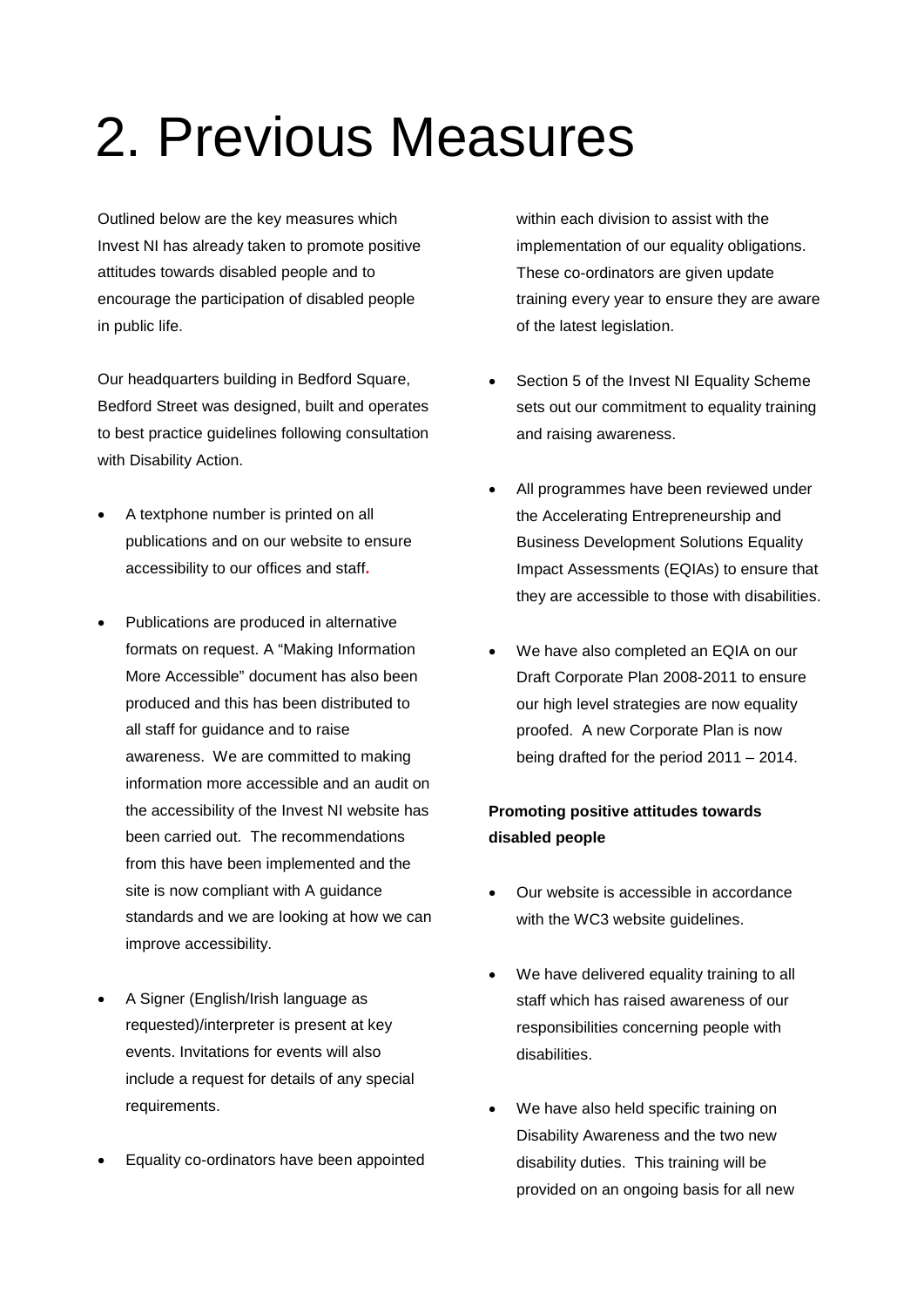staff entering the organisation. Our diversity training has also been delivered to all staff and as above it too is provided on an ongoing basis for new staff members.

- Our building is fully accessible to encourage the participation of people with disabilities in our everyday activities.
- All our documentation is made available in alternative formats to help encourage people with disabilities to apply for and participate in public life positions.

### **Encourage the participation of disabled people in public life**

Our approach is based on these principles:

- Everyone has the right to equal access to information.
- Information can be made available in various formats to suit particular needs.
- When we make information available in a format that an individual or group prefers we will do it quickly and for free.
- We make sure that people know how and where to get the information they need.
- When we cannot provide preferred formats we will make the information available in other ways. For example, we can arrange face-to-face meetings to pass on information; give an oral briefing; or give

staff time to help customers understand and complete forms.

- We also, where reasonably possible, provide interpreters and signers for those who would wish to attend any of our programmes or events.
- Some people may need help from a supporter who would come with them when we are providing information to them and we will make all reasonable adjustments to allow for this.
- Car parking is provided on site for staff who have a disability.
- Our HQ building is fully accessible and has been reviewed by the Disability Action Access Consultant. Toilets for people with disabilities are provided on all floors and a designated fire evacuation lift is available for emergency exit.
- We will also seek to make reasonable adjustments for any member of staff declaring a disability.
- All employees have undergone equality training to raise awareness of the issues surrounding Section 75 and equality of opportunity.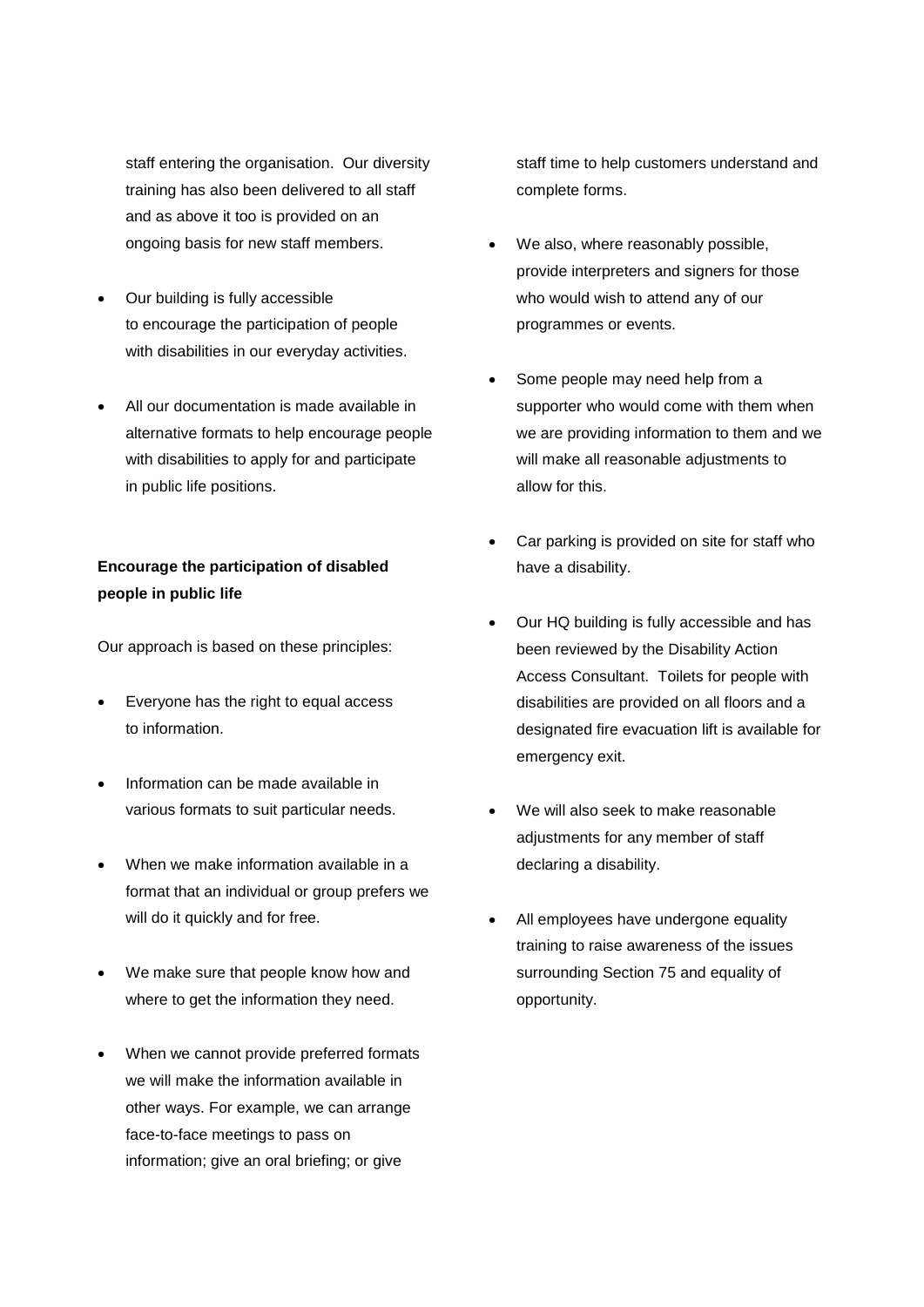# 3. Action Measures

These measures in our Disability Action Plan will be taken between **April 2011 and March 2014.**

**Measures to promote positive attitudes towards disabled people and encourage their participation in public life**

| <b>Actions:</b>                                                                                                                                                                                                                                                                                                  | <b>Outcomes:</b>                                                                                                                                                                                                                                        | By When:                                                                                                                              | <b>Responsibility:</b>                                           |
|------------------------------------------------------------------------------------------------------------------------------------------------------------------------------------------------------------------------------------------------------------------------------------------------------------------|---------------------------------------------------------------------------------------------------------------------------------------------------------------------------------------------------------------------------------------------------------|---------------------------------------------------------------------------------------------------------------------------------------|------------------------------------------------------------------|
| <b>Update Invest NI</b><br>website to make it<br>more accessible for<br>those with disabilities.                                                                                                                                                                                                                 | We are re-purposing<br>our website to reflect<br>the new 21 solutions<br>approach for Invest NI.<br>That means a new site<br>style and copy on the<br>existing Content<br>Management System<br>$(CMS)$ .<br>The new site will be<br>fully AA compliant. | Target is AA<br>compliance by May<br>2011 on the existing<br>CMS and continuing<br>the AA compliance<br>within a new CMS in<br>Q3.    | Corporate<br>Communications and<br>Marketing unit and IT<br>Team |
| Raise awareness with<br>all staff regarding the<br><b>Disability</b><br>Discrimination Act and<br>our Disability Action<br>Plan, through updates<br>in staff magazines and<br>the use of visual aids<br>such as the Ability NI<br><b>Disability Exhibition</b><br>and sponsorship of the<br>Ability NI Calendar. | Staff have an<br>improved awareness<br>of the disability duties<br>and our disability<br>action plan, helping to<br>promote positive<br>attitudes towards<br>disabled people.                                                                           | Ongoing, as and when<br>opportunities become<br>available.                                                                            | <b>Equality Team</b>                                             |
| Ensure training is<br>provided to employees<br>on the disability<br>equality legislation.                                                                                                                                                                                                                        | All staff are trained on<br>our obligations under<br>the Disability<br><b>Discrimination Act</b><br>legislation including<br>our top management<br>team and board.                                                                                      | Ongoing.<br>All staff have been<br>trained to date and this<br>will continue for new<br>staff as they enter into<br>the organisation. | Learning and<br>Development Team                                 |
| Provide a more<br>inclusive service to<br>customers with<br>hearing impairments.                                                                                                                                                                                                                                 | Courses on sign<br>language are<br>periodically offered to<br>staff and members of<br>the facilities<br>management team.                                                                                                                                | Courses will continue<br>to run on an ongoing<br>basis.                                                                               | Learning and<br>Development Team                                 |
| Ensure all HQ<br><b>Facilities Staff have</b><br>received training on<br>how to provide an<br>inclusive customer<br>facing service for<br>people with disabilities.<br>This will include<br>refresher training on                                                                                                | All HQ Facilities Staff<br>are trained on our<br>obligations on the<br><b>Disability</b><br><b>Discrimination Act</b><br>legislation and be able<br>to provide a more<br>inclusive service.                                                             | Ongoing.<br>This will continue for<br>new staff coming into<br>the organisation.                                                      | Learning and<br>Development Team                                 |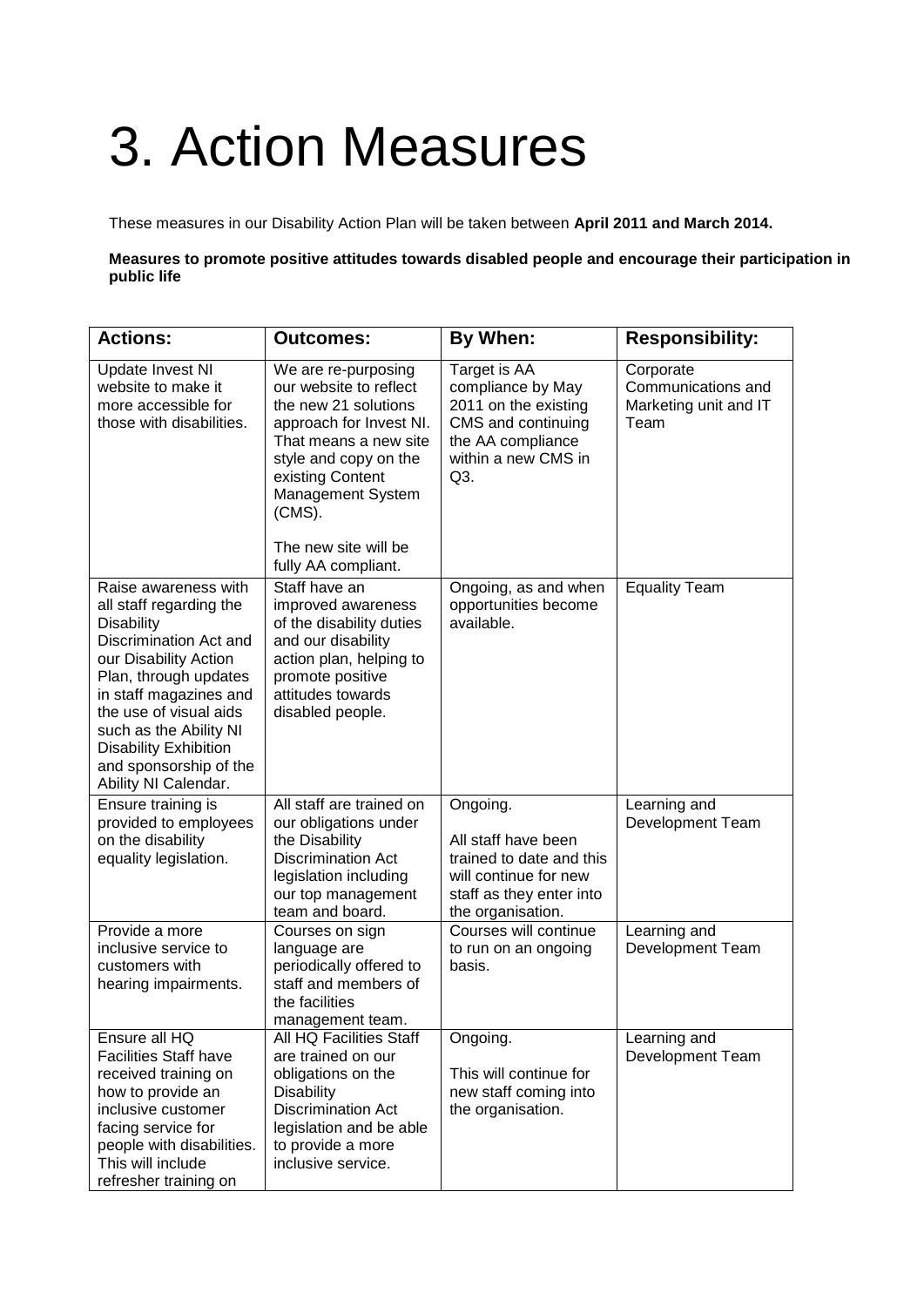| <b>Actions:</b>                                                                                                                                                                                                                                                                                      | <b>Outcomes:</b>                                                                                                                                                                                                                                                                                                                                                                                                                                                 | By When:                                                                                                                                                                                                           | <b>Responsibility:</b>                                       |
|------------------------------------------------------------------------------------------------------------------------------------------------------------------------------------------------------------------------------------------------------------------------------------------------------|------------------------------------------------------------------------------------------------------------------------------------------------------------------------------------------------------------------------------------------------------------------------------------------------------------------------------------------------------------------------------------------------------------------------------------------------------------------|--------------------------------------------------------------------------------------------------------------------------------------------------------------------------------------------------------------------|--------------------------------------------------------------|
| usage of textphones.                                                                                                                                                                                                                                                                                 |                                                                                                                                                                                                                                                                                                                                                                                                                                                                  |                                                                                                                                                                                                                    |                                                              |
| Ensure our recruitment<br>and selection<br>procedures are<br>inclusive and<br>encouraging to those<br>with disabilities to<br>participate in<br>recruitment trawls.                                                                                                                                  | We advertise positions<br>within the Employers<br>for Disability Bulletin<br>Board, as well as via<br>the mainstream press<br>and include welcome<br>statements in all our<br>job advertisements to<br>encourage those with<br>disabilities to apply for<br>jobs within the<br>organisation.                                                                                                                                                                     | Monitoring of<br>applicants will continue<br>to be reviewed<br>annually and feedback<br>from Section 75<br>groups will continue to<br>be implemented on a<br>year by year basis.                                   | <b>Human Resources</b><br>Team                               |
| Ensure our buildings<br>are easily accessible<br>to all those with<br>disabilities.                                                                                                                                                                                                                  | Ongoing audits are<br>completed by the HQ<br>facilities team to<br>ensure compliance<br>with best practice<br>recommendations.                                                                                                                                                                                                                                                                                                                                   | Ongoing and fully<br>implemented via the<br>Communications and<br>Access EQIA which is<br>available for public<br>consultation from May<br>2011 to $1st$ August<br>2011.                                           | <b>Facilities Management</b><br>Team and Equality<br>Team    |
| Encourage those with<br>disabilities to<br>participate in the public<br>life positions.                                                                                                                                                                                                              | We will seek to<br>encourage people with<br>disabilities to become<br>involved in public life<br>positions within our<br>remit, (currently the NI-<br>CO Board).                                                                                                                                                                                                                                                                                                 | The Chairman and two<br>NI-CO Board members<br>were reappointed to a<br>second term in 2010,<br>their positions will be<br>re advertised in<br>November 2012 for<br>appointment on 31 <sup>st</sup><br>March 2013. | Corporate Co-<br>Ordination Team and<br><b>Equality Team</b> |
| Encourage those with<br>disabilities to consider<br>starting their own<br>business.<br>We will seek to<br>encourage people with<br>disabilities to consider<br>becoming<br>entrepreneurs and<br>tailor the advice<br>available to overcome<br>barriers experienced<br>by those with<br>disabilities. | 'Working for Me'<br>seminar to run in<br>conjunction with<br>Disability Action. The<br>seminar aims to<br>provide information of<br>both a general and<br>specific nature to<br>encourage<br>entrepreneurship<br>amongst people with<br>disabilities. To include<br>case studies relating to<br>micro business and<br>also information<br>relating to impact on<br>benefit payments, as<br>well as an overview on<br>support offered by<br>Invest NI as a whole. | First event in<br>September 2011 with<br>consideration given to<br>introducing this as an<br>annual event                                                                                                          | Equality Team.                                               |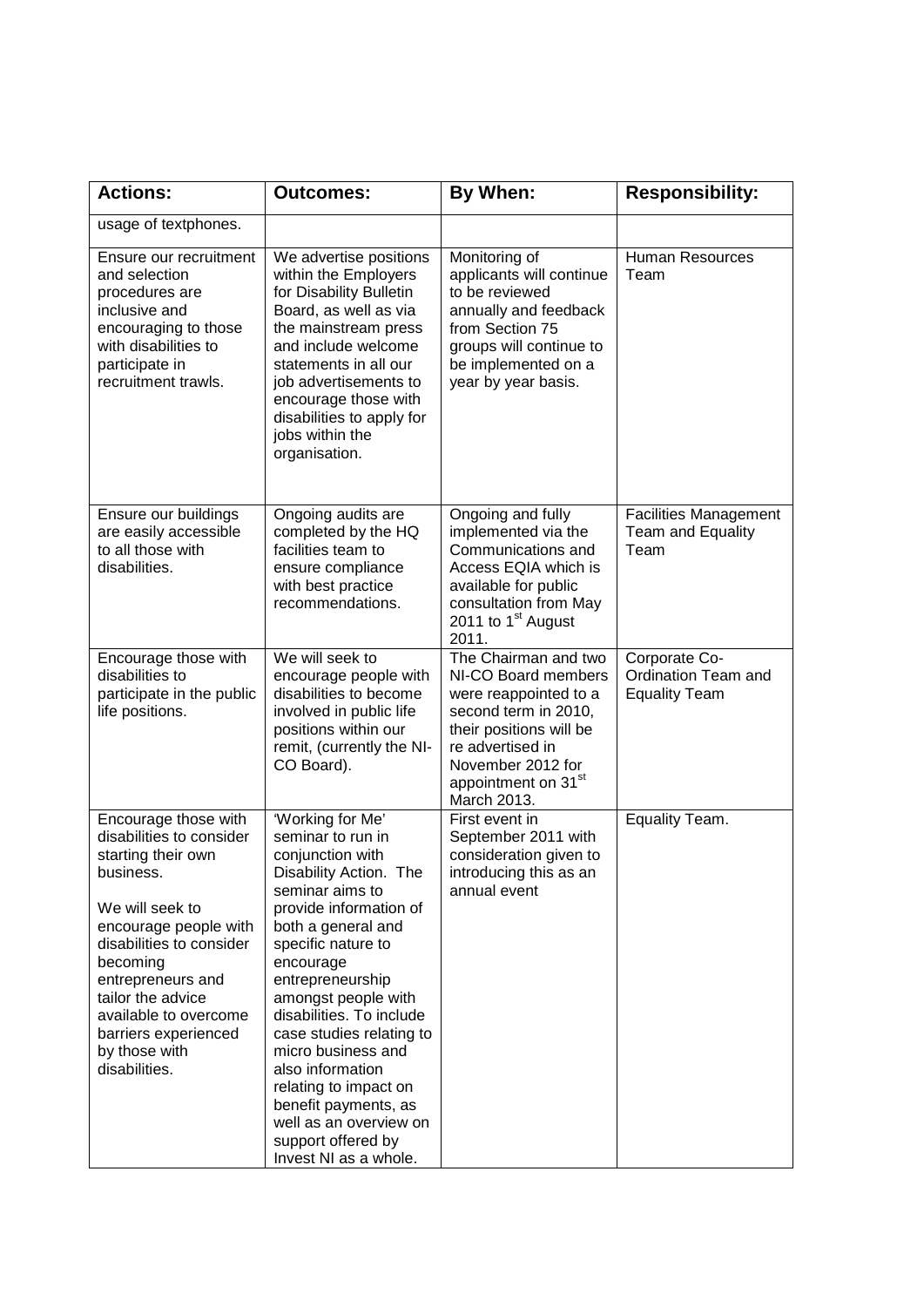## 4. Publication of Final Results and Decision

Invest NI received one response during the consultation process; this was from Disability Action, whose comments are listed below. We would like to take this opportunity to thank Disability Action for their time and input.

| <b>COMMENT</b>                                                                                   | <b>INVEST NI RESPONSE</b>                                                                    |  |
|--------------------------------------------------------------------------------------------------|----------------------------------------------------------------------------------------------|--|
| Regarding Disability Awareness and DDO                                                           | There is routine monitoring of all training within                                           |  |
| training Disability Action requests information on                                               | Invest NI, but beyond this it is difficult to quantify                                       |  |
| how Invest NI measures improved awareness as                                                     | shifts in positive attitudes other than through                                              |  |
| a direct result of training. (Positive Attitudes)                                                | extensive and expensive research that cannot be<br>warranted in the current economic climate |  |
| Disability Action seeks clarity on whether Invest                                                | Car parking spaces is available on request only                                              |  |
| NI have designated car parking for disabled                                                      | as spaces are limited. However, street parking is                                            |  |
| visitors/clients. (Public Life)                                                                  | available on two sides of the building.                                                      |  |
| Regarding Invest NI's website Disability Action                                                  | The revised website was designed to be AA                                                    |  |
| would advise that the minimum recommendation                                                     | compliant but we have yet to verify this with a 3 <sup>rd</sup>                              |  |
| is for level AA in relation to accessibility.                                                    | party; however this will be done shortly, (see                                               |  |
| Disability Action would ask if the action regarding                                              | action plan for more detail).                                                                |  |
| the website update has been completed.                                                           |                                                                                              |  |
| Action regarding encouraging people with                                                         | Invest NI welcomes further dialogue with                                                     |  |
| disabilities to participate in public life is somewhat                                           | Disability Action to clarify appropriate positive                                            |  |
| vague. Disability Action believes that this<br>measure should outline how this will be achieved. | actions, however we would highlight that<br>welcome statements have been used the past       |  |
|                                                                                                  | and will continue to be used within                                                          |  |
|                                                                                                  | advertisements for board positions, to encourage                                             |  |
|                                                                                                  | applications from people with disabilities.                                                  |  |
| Disability Action requests information on the                                                    | Invest NI are responsible for the appointment of                                             |  |
| number of requests for public appointment                                                        | NI-CO board only and all appointments to NI-CO                                               |  |
| information.                                                                                     | are handled through DETI's Public Appointments                                               |  |
|                                                                                                  | Unit rather than Invest NI directly.                                                         |  |
|                                                                                                  |                                                                                              |  |
|                                                                                                  |                                                                                              |  |
|                                                                                                  |                                                                                              |  |

If you require this plan in an alternative format (including Braille, disk, large print, audio cassette or in a minority language to meet the needs of those whose first language is not English) then please contact:

### **Invest NI's Equality Team**

T: 028 9069 8390 Textphone: 028 9069 8585 E-Mail: equality @investni.com